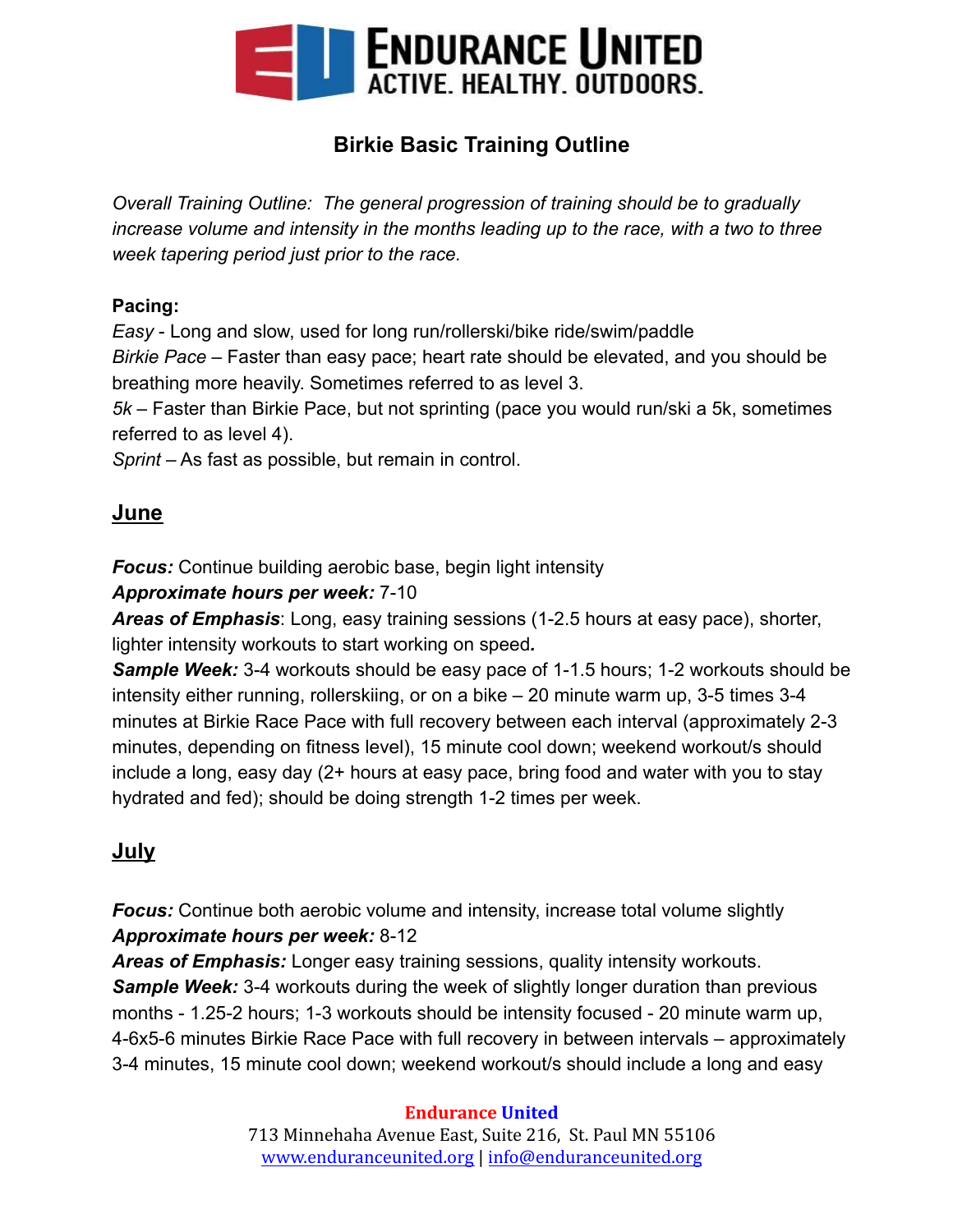

day (2+ hours easy; bring food and water), strength 1-2 times per week.

# **August**

*Focus:* Similar to July, aerobic volume and increase intensity slightly *Approximate hours per week:* 9-13

*Areas of Emphasis:* Long training sessions, quality intensity

**Sample Week:** Very similar to July, with 3-4 quality easy distance workouts during the week, 1-3 workouts should be intensity/speed focused - 20 minute warm up, 2x7 minutes Birkie Race Pace (3 minutes rest between sets), ski easy 5 minutes, 3x2 minutes 5k race pace (1.5 minutes rest between sets), ski easy 5 minutes, 5x15 second sprints (approximately 1 minute rest between sprints), 20 minute cool down; weekend workout/s should include a long, easy session (2+ hours easy; bring food and water), strength 1-2 times per week.

## **September**

*Focus*: Increase total intensity

*Approximate hours per week:* 8-12

*Areas of Emphasis:* Quality intensity workouts, continued aerobic base development/maintenance

**Sample Week:** 3-4 workouts during the week of durations of 1-2 hours; 1-3 quality intensity/speed workouts during the week, one at Birkie Race Pace (warm up 20 minutes, 4-6x8 minutes, with full recovery between intervals), and one workout being a higher intensity workout (20 minute warm up, 4x4 minutes 5k race pace with full recovery between intervals, 15 minute cool down); continue with at least one long workout (2+ hours) on the weekend; strength 1-2 times per week.

# **October**

*Focus*: Increase intensity, maintain aerobic volume

### *Approximate hours per week:* 8-12

*Areas of Emphasis:* Quality intensity workouts, aerobic base maintenance **Sample Week:** 3-4 workouts during the week of durations of 1-2 hours; 2-3 quality intensity/speed workouts during the week - warm up 20 minutes, 3-4x8-10 minutes (8 minutes Birkie Race Pace, 2 minutes 5k pace) cool down 15 minutes; continue with at least one long workout (2+ hours) on the weekend; strength 1-2 times per week.

#### **Endurance United**

713 Minnehaha Avenue East, Suite 216, St. Paul MN 55106 [www.enduranceunited.org](http://www.enduranceunited.org) | [info@enduranceunited.org](mailto:info@enduranceunited.org)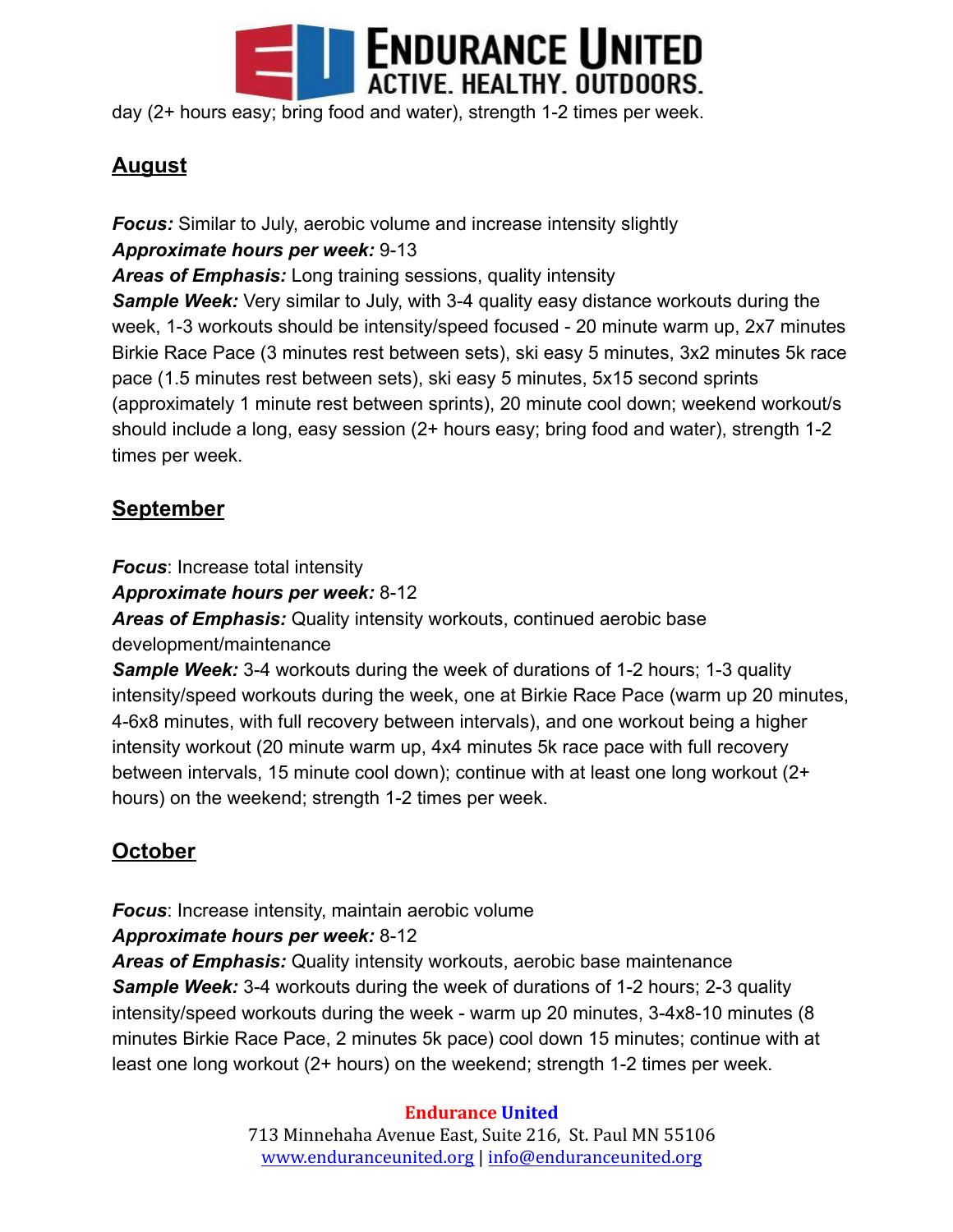

## **November**

*Focus*: Aerobic volume, maintain intensity *Approximate hours per week:* 10-14 *Areas of Emphasis:* Maintain intensity, maintain aerobic volume. **Sample Week:** 3-4 workouts during the week of durations of 1-2 hours; 1-2 quality intensity/speed workouts during the week - warm up 20 minutes, 3x10 minutes Birkie Race Pace, 3-4x2 minutes 5k pace, full recovery between sets, cool down 15 minutes; continue with 1-2 long workouts (2+ hours) on the weekend; strength 1-2 times per week.

## **December**

*Focus*: Reduce total volume, increased intensity - race effort

### *Approximate hours per week:* 7-10

*Areas of Emphasis:* Quality intensity workouts, aerobic base maintenance **Sample Week:** 3-4 workouts during the week of durations of 1-1.5 hours; 2 quality intensity/speed workouts during the week - 20 minute warm up, 1x7 minute Birkie Race Pace, 6x2.5 minutes FAST skiing with full recovery, 20 minute cool down; try to find one race of medium distance (10-15k) and practice race effort with a good warm up and cool down; reduce weekend workouts to 1.5-2 hours; strength 1 time per week.

### **January**

*Focus*: Reduce volume, maintain intensity, race 2-3 times

### *Approximate hours per week:* 7-9

*Areas of Emphasis:* Shorter, high quality intensity workouts, aerobic base maintenance *Sample Week:* 3-4 workouts during the week of durations of 1-1.5 hours; 1-2 quality intensity/speed workouts during the week - 20 minute warm up, 1x7 minute Birkie Race Pace, 5x3 minutes FAST skiing with full recovery, 20 minute cool down; races – try to find 2-3 races to participate in during this month, with 1 being approximately 10k, 1 at 15-20k, and one at 20-30k, or can be first weekend in February, strength 1 time per week.